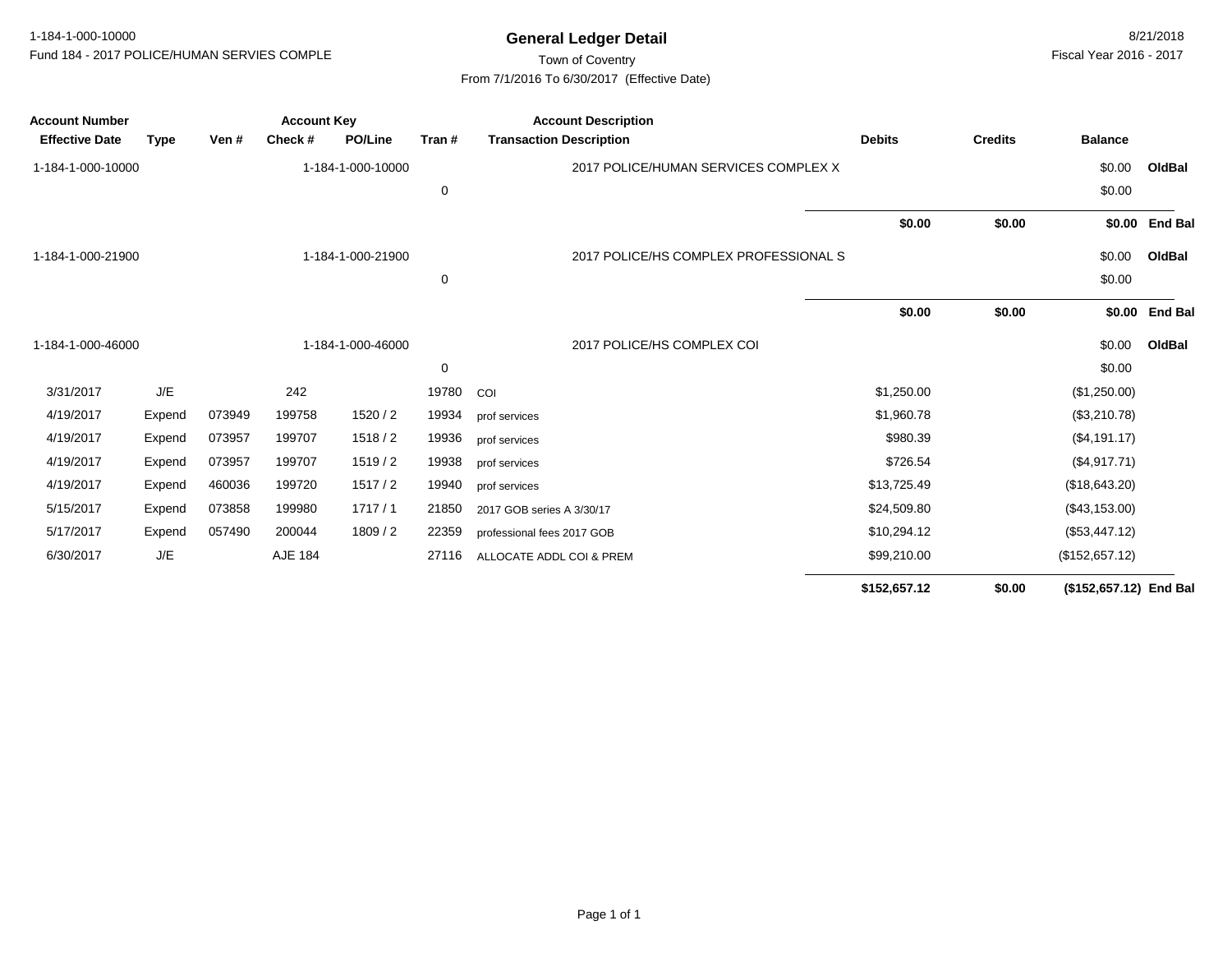**General Ledger Detail** 8/21/2018 1-184-1-000-10000Fund 184 - 2017 POLICE/HUMAN SERVIES COMPLE

# Town of Coventry From 7/1/2017 To 6/30/2018 (Effective Date)

| <b>Account Number</b><br><b>Effective Date</b> | <b>Type</b> | Ven #  | <b>Account Key</b><br>Check# | <b>PO/Line</b>    | Tran#       | <b>Account Description</b><br><b>Transaction Description</b> | <b>Debits</b> | <b>Credits</b> | <b>Balance</b>         |        |
|------------------------------------------------|-------------|--------|------------------------------|-------------------|-------------|--------------------------------------------------------------|---------------|----------------|------------------------|--------|
|                                                |             |        |                              |                   |             |                                                              |               |                |                        |        |
| 1-184-1-000-10000                              |             |        |                              | 1-184-1-000-10000 |             | 2017 POLICE/HUMAN SERVICES COMPLEX X                         |               |                | \$0.00                 | OldBal |
|                                                |             |        |                              |                   | $\pmb{0}$   |                                                              |               |                | \$0.00                 |        |
| 11/30/2017                                     | $J/E$       |        | 118                          |                   | 12995       | Correct JE 67 September                                      | \$146,648.73  |                | (\$146,648.73)         |        |
|                                                |             |        |                              |                   |             |                                                              | \$146,648.73  | \$0.00         | (\$146,648.73) End Bal |        |
| 1-184-1-000-21900                              |             |        |                              | 1-184-1-000-21900 |             | 2017 POLICE/HS COMPLEX PROFESSIONAL S                        |               |                | \$0.00                 | OldBal |
|                                                |             |        |                              |                   | $\mathbf 0$ |                                                              |               |                | \$0.00                 |        |
| 11/21/2017                                     | Expend      | 090242 | 202858                       | 9166/1            | 12062       | 50 WOOD ST SCHEMATIC DESIGN                                  | \$42,750.00   |                | (\$42,750.00)          |        |
| 1/11/2018                                      | Expend      | 090242 | 203426                       | 9736 / 1          | 16090       | schematic design 50 wood st                                  | \$42,750.00   |                | (\$85,500.00)          |        |
| 1/19/2018                                      | Expend      | 090242 | 203628                       | 9805/1            | 17172       | cpd/dhs complex 50 wood st                                   | \$57,000.00   |                | (\$142,500.00)         |        |
| 2/28/2018                                      | Expend      | 057488 | 204062                       | 10269/1           | 20466       | gen appl form for prelim determinat                          | \$3,000.00    |                | (\$145,500.00)         |        |
| 3/2/2018                                       | Expend      | 090242 | 204076                       | 10179/1           | 20206       | cpd/dhs complex                                              | \$135,510.00  |                | (\$281,010.00)         |        |
| 4/19/2018                                      | Expend      | 090242 | 204739                       | 10814/1           | 25012       | DHS/CPD COMPLEX #5                                           | \$133,922.00  |                | $(\$414,932.00)$       |        |
| 5/23/2018                                      | Expend      | 035876 | 205203                       | 11192/1           | 27593       | CPD/DHS COMPLEX electric work                                | \$19,311.94   |                | (\$434, 243.94)        |        |
| 5/30/2018                                      | Expend      | 090409 | 205251                       | 10813/1           | 28197       | SURVEY dhs/cpd NEW SITE                                      | \$12,250.00   |                | (\$446,493.94)         |        |
| 6/18/2018                                      | Expend      | 030330 | 205585                       | 11560/1           | 30001       | legals for new complex                                       | \$424.17      |                | (\$446,918.11)         |        |
| 6/30/2018                                      | J/E         |        | 380                          |                   | 31290       | AP ACCRUALS                                                  | \$380.66      |                | (\$447, 298.77)        |        |
| 6/30/2018                                      | J/E         |        | 380                          |                   | 31290       | AP ACCRUALS                                                  | \$669.36      |                | (\$447,968.13)         |        |
| 6/30/2018                                      | J/E         |        | 380                          |                   | 31290       | AP ACCRUALS                                                  | \$2,165.43    |                | (\$450, 133.56)        |        |
| 6/30/2018                                      | J/E         |        | 380                          |                   | 31290       | AP ACCRUALS                                                  | \$7,832.03    |                | (\$457,965.59)         |        |
| 6/30/2018                                      | J/E         |        | 380                          |                   | 31290       | AP ACCRUALS                                                  | \$32,997.19   |                | (\$490,962.78)         |        |
|                                                |             |        |                              |                   |             |                                                              | \$490,962.78  | \$0.00         | (\$490,962.78) End Bal |        |
| 1-184-1-000-21901                              |             |        |                              | 1-184-1-000-21901 |             | 2017 POLICE/HS COMPLEX RELOCATION LEA                        |               |                | \$0.00                 | OldBal |
|                                                |             |        |                              |                   | 0           |                                                              |               |                | \$0.00                 |        |
| 5/24/2018                                      | J/E         |        | 297                          |                   | 28021       | First Month Lease 1372 Main                                  | \$6,806.87    |                | (\$6,806.87)           |        |
| 5/24/2018                                      | $J/E$       |        | 297                          |                   | 28021       | Last Month Lease 1372 Main                                   | \$6,806.87    |                | (\$13,613.74)          |        |
| 5/30/2018                                      | Expend      | 090440 | 205237                       | / 0               | 28080       | rent of HS 6/14/18 thru 7/14/18                              | \$6,806.87    |                | (\$20,420.61)          |        |
| 6/13/2018                                      | Expend      | 079431 | 205506                       | 11465 / 1         | 29345       | bioSci relocation keys                                       | \$9.95        |                | $(\$20,430.56)$        |        |
| 6/13/2018                                      | Expend      | 180793 | 205507                       | 11464 / 1         | 29347       | sr ctr move supplies                                         | \$5.98        |                | $(\$20,436.54)$        |        |
| 6/20/2018                                      | Expend      | 079431 | 205624                       | 11558 / 1         | 30073       | biosci supplies                                              | \$19.49       |                | (\$20,456.03)          |        |
| 6/20/2018                                      | Expend      | 079431 | 205624                       | 11558/2           | 30074       | biosci supplies                                              | \$14.99       |                | (\$20,471.02)          |        |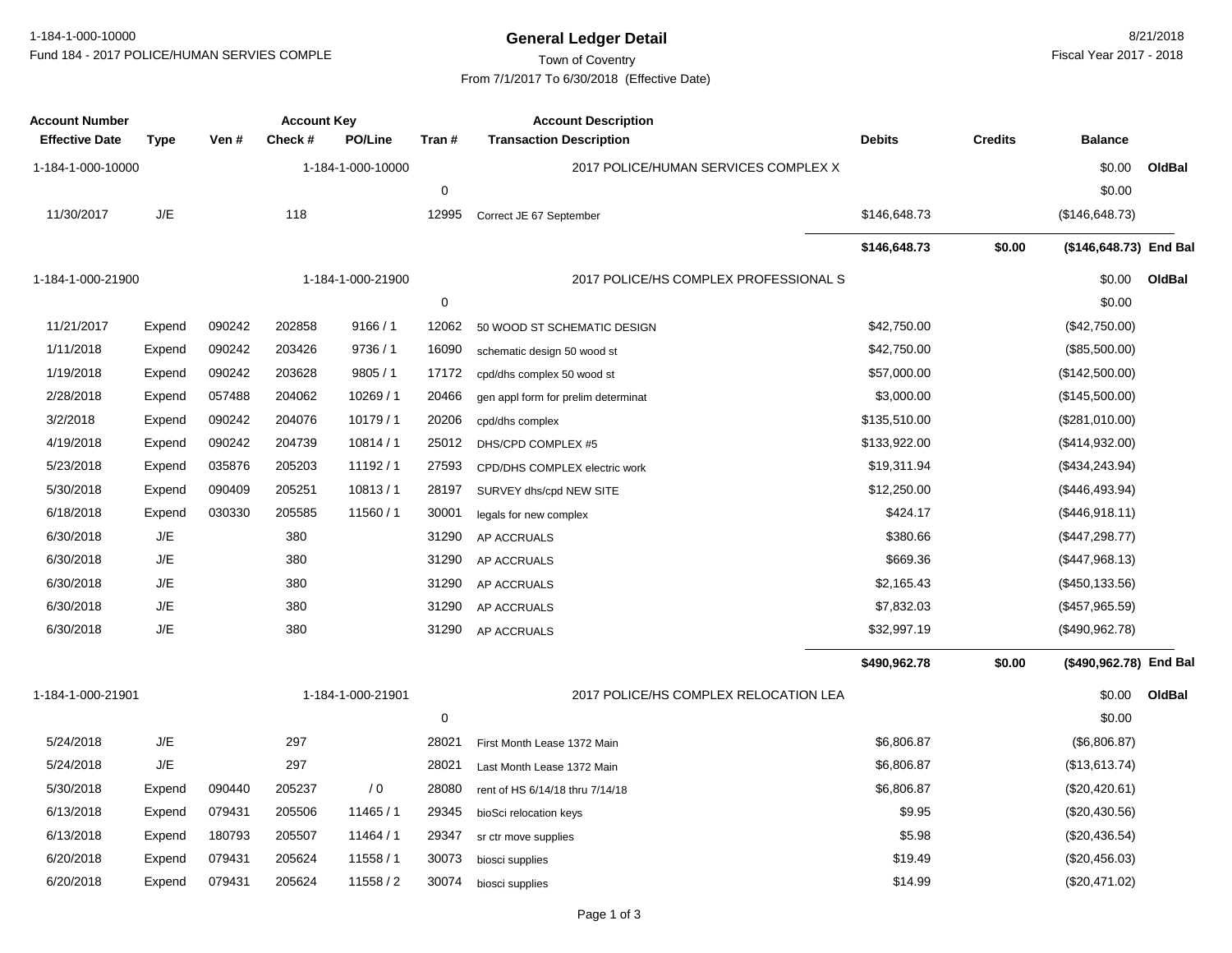### **General Ledger Detail** 8/21/2018 1-184-1-000-21901Fund 184 - 2017 POLICE/HUMAN SERVIES COMPLE

## Town of Coventry From 7/1/2017 To 6/30/2018 (Effective Date)

| <b>Account Number</b> | <b>Account Key</b> |        |         | <b>Account Description</b> |        |                                     |               |                |                |
|-----------------------|--------------------|--------|---------|----------------------------|--------|-------------------------------------|---------------|----------------|----------------|
| <b>Effective Date</b> | Type               | Ven #  | Check # | <b>PO/Line</b>             | Tran # | <b>Transaction Description</b>      | <b>Debits</b> | <b>Credits</b> | <b>Balance</b> |
| 6/20/2018             | Expend             | 090512 | 205628  | 11561 / 1                  | 30075  | biosci supplies/paint               | \$298.00      |                | (\$20,769.02)  |
| 6/20/2018             | Expend             | 180793 | 205625  | 11559/1                    | 30275  | biosci supplies                     | \$4.08        |                | (\$20,773.10)  |
| 6/20/2018             | Expend             | 180793 | 205625  | 11559 / 2                  | 30276  | biosci supplies                     | \$18.55       |                | (\$20,791.65)  |
| 6/26/2018             | Expend             | 144991 | 205652  | 11594 / 1                  | 30318  | doors for biosci                    | \$5,340.00    |                | (\$26,131.65)  |
| 6/26/2018             | Expend             | 000217 | 205646  | 11595 / 1                  | 30319  | electric supplies BioSci            | \$462.00      |                | (\$26,593.65)  |
| 6/28/2018             | J/E                |        | 331     |                            | 30903  | Builders Surplus #286627            | \$326.85      |                | (\$26,920.50)  |
| 6/28/2018             | J/E                |        | 331     |                            | 30903  | Builders Surplus #286627/1          |               | \$95.00        | (\$26,825.50)  |
| 6/28/2018             | J/E                |        | 331     |                            | 30903  | <b>Staples 1871316</b>              | \$10.79       |                | (\$26,836.29)  |
| 6/29/2018             | Expend             | 079431 | 205773  | / 0                        | 30929  | BioSci supplies/materials for the m | \$13.17       |                | (\$26,849.46)  |
| 6/29/2018             | Expend             | 079431 | 205773  | / 0                        | 30930  | BioSci supplies/materials for the m | \$7.99        |                | (\$26,857.45)  |
| 6/29/2018             | Expend             | 079431 | 205773  | / 0                        | 30931  | BioSci supplies/materials for the m | \$4.00        |                | (\$26,861.45)  |
| 6/29/2018             | Expend             | 079431 | 205773  | / 0                        | 30932  | BioSci supplies/materials for the m | \$3.58        |                | (\$26,865.03)  |
| 6/29/2018             | Expend             | 079431 | 205773  | / 0                        | 30933  | BioSci supplies/materials for the m | \$4.99        |                | (\$26,870.02)  |
| 6/29/2018             | Expend             | 079431 | 205773  | / 0                        | 30934  | BioSci supplies/materials for the m | \$3.98        |                | (\$26,874.00)  |
| 6/29/2018             | Expend             | 079431 | 205773  | / 0                        | 30935  | BioSci supplies/materials for the m | \$2.79        |                | (\$26,876.79)  |
| 6/29/2018             | Expend             | 008383 | 205770  | / 0                        | 30936  | BioSci supplies/materials for the m | \$206.95      |                | (\$27,083.74)  |
| 6/29/2018             | Expend             | 062200 | 205765  | /0                         | 30937  | BioSci supplies/materials for the m | \$925.00      |                | (\$28,008.74)  |
| 6/29/2018             | Expend             | 020494 | 205760  | / 0                        | 30938  | BioSci supplies/materials for the m | \$2,408.37    |                | (\$30,417.11)  |
| 6/29/2018             | Expend             | 180793 | 205774  | / 0                        | 30939  | <b>FOR BIOSCI</b>                   | \$30.90       |                | (\$30,448.01)  |
| 6/29/2018             | Expend             | 063229 | 205818  | $\sqrt{0}$                 | 31100  | materials/supplies for BioSci setup | \$245.05      |                | (\$30,693.06)  |
| 6/29/2018             | Expend             | 027666 | 205791  | / 0                        | 31101  | materials/supplies for BioSci setup | \$1,866.89    |                | (\$32,559.95)  |
| 6/29/2018             | Expend             | 027666 | 205791  | $\sqrt{0}$                 | 31102  | materials/supplies for BioSci setup | \$97.95       |                | (\$32,657.90)  |
| 6/29/2018             | Expend             | 027666 | 205791  | / 0                        | 31103  | materials/supplies for BioSci setup | \$22.74       |                | (\$32,680.64)  |
| 6/29/2018             | Expend             | 027666 | 205791  | / 0                        | 31104  | materials/supplies for BioSci setup | \$1,047.30    |                | (\$33,727.94)  |
| 6/29/2018             | Expend             | 027666 | 205791  | / 0                        | 31105  | materials/supplies for BioSci setup | \$112.00      |                | (\$33,839.94)  |
| 6/29/2018             | Expend             | 395595 | 205792  | /0                         | 31106  | materials/supplies for BioSci setup | \$12.95       |                | (\$33,852.89)  |
| 6/29/2018             | Expend             | 395595 | 205792  | / 0                        | 31107  | materials/supplies for BioSci setup | \$46.30       |                | (\$33,899.19)  |
| 6/29/2018             | Expend             | 395595 | 205792  | / 0                        | 31108  | materials/supplies for BioSci setup | \$49.95       |                | (\$33,949.14)  |
| 6/29/2018             | Expend             | 395595 | 205792  | $\sqrt{0}$                 | 31109  | materials/supplies for BioSci setup | \$161.50      |                | (\$34,110.64)  |
| 6/29/2018             | Expend             | 180793 | 205774  | / 0                        | 31110  | materials/supplies for BioSci setup | \$18.55       |                | (\$34,129.19)  |
| 6/29/2018             | Expend             | 180793 | 205774  | $\sqrt{0}$                 | 31111  | materials/supplies for BioSci setup | \$30.82       |                | (\$34,160.01)  |
| 6/29/2018             | Expend             | 180793 | 205774  | / 0                        | 31112  | materials/supplies for BioSci setup | \$19.65       |                | (\$34,179.66)  |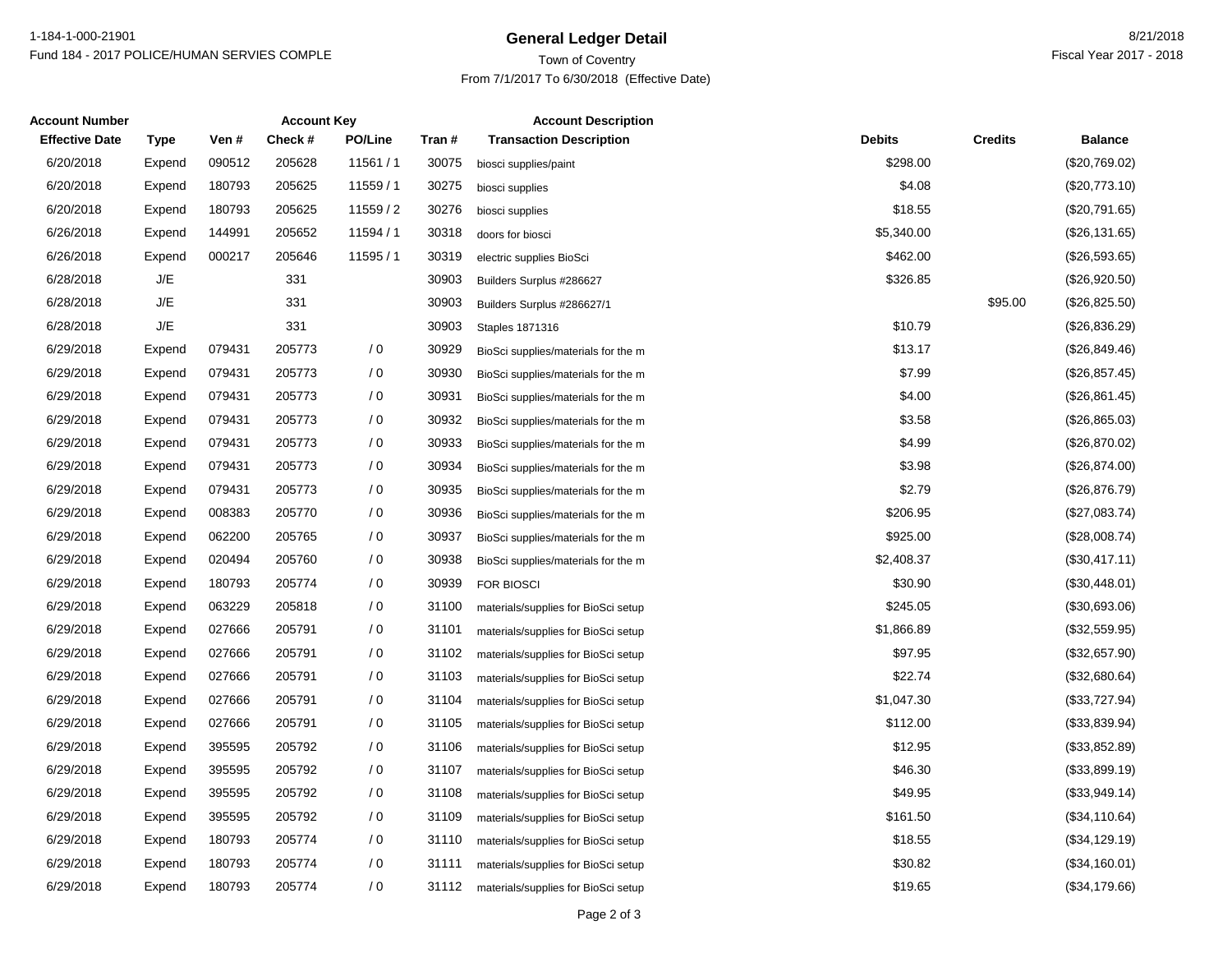### **General Ledger Detail** 8/21/2018 1-184-1-000-21901Fund 184 - 2017 POLICE/HUMAN SERVIES COMPLE

## Town of Coventry From 7/1/2017 To 6/30/2018 (Effective Date)

| <b>Account Number</b> |         |        | <b>Account Key</b> |                   |        | <b>Account Description</b>          |               |                |                       |                |
|-----------------------|---------|--------|--------------------|-------------------|--------|-------------------------------------|---------------|----------------|-----------------------|----------------|
| <b>Effective Date</b> | Type    | Ven #  | Check#             | PO/Line           | Tran # | <b>Transaction Description</b>      | <b>Debits</b> | <b>Credits</b> | <b>Balance</b>        |                |
| 6/29/2018             | Expend  | 180793 | 205774             | / 0               | 31113  | materials/supplies for BioSci setup | \$270.81      |                | (\$34,450.47)         |                |
| 6/29/2018             | Expend  | 180793 | 205774             | / 0               | 31114  | materials/supplies for BioSci setup | \$30.77       |                | (\$34,481.24)         |                |
| 6/29/2018             | Expend  | 180793 | 205774             | / 0               | 31115  | materials/supplies for BioSci setup | \$196.00      |                | (\$34,677.24)         |                |
| 6/29/2018             | Expend  | 001317 | 205777             | $\sqrt{0}$        | 31116  | materials/supplies for BioSci setup | \$975.00      |                | (\$35,652.24)         |                |
| 6/30/2018             | ExpVoid | 008383 | 205770             |                   | 31266  | BioSci supplies/materials for the m | $(\$206.95)$  |                | (\$35,445.29)         |                |
| 6/30/2018             | J/E     |        | 372                |                   | 31282  | JUNE AP ACCRUALS SRF S              | \$1,148.79    |                | (\$36,594.08)         |                |
| 6/30/2018             | J/E     |        | 376                |                   | 31286  | June AP Accruals                    | \$3.98        |                | (\$36,598.06)         |                |
|                       |         |        |                    |                   |        |                                     | \$36,693.06   | \$95.00        | (\$36,598.06) End Bal |                |
| 1-184-1-000-46000     |         |        |                    | 1-184-1-000-46000 |        | 2017 POLICE/HS COMPLEX COI          |               |                | \$0.00                | OldBal         |
|                       |         |        |                    |                   | 0      |                                     |               |                | \$0.00                |                |
|                       |         |        |                    |                   |        |                                     | \$0.00        | \$0.00         | \$0.00                | <b>End Bal</b> |